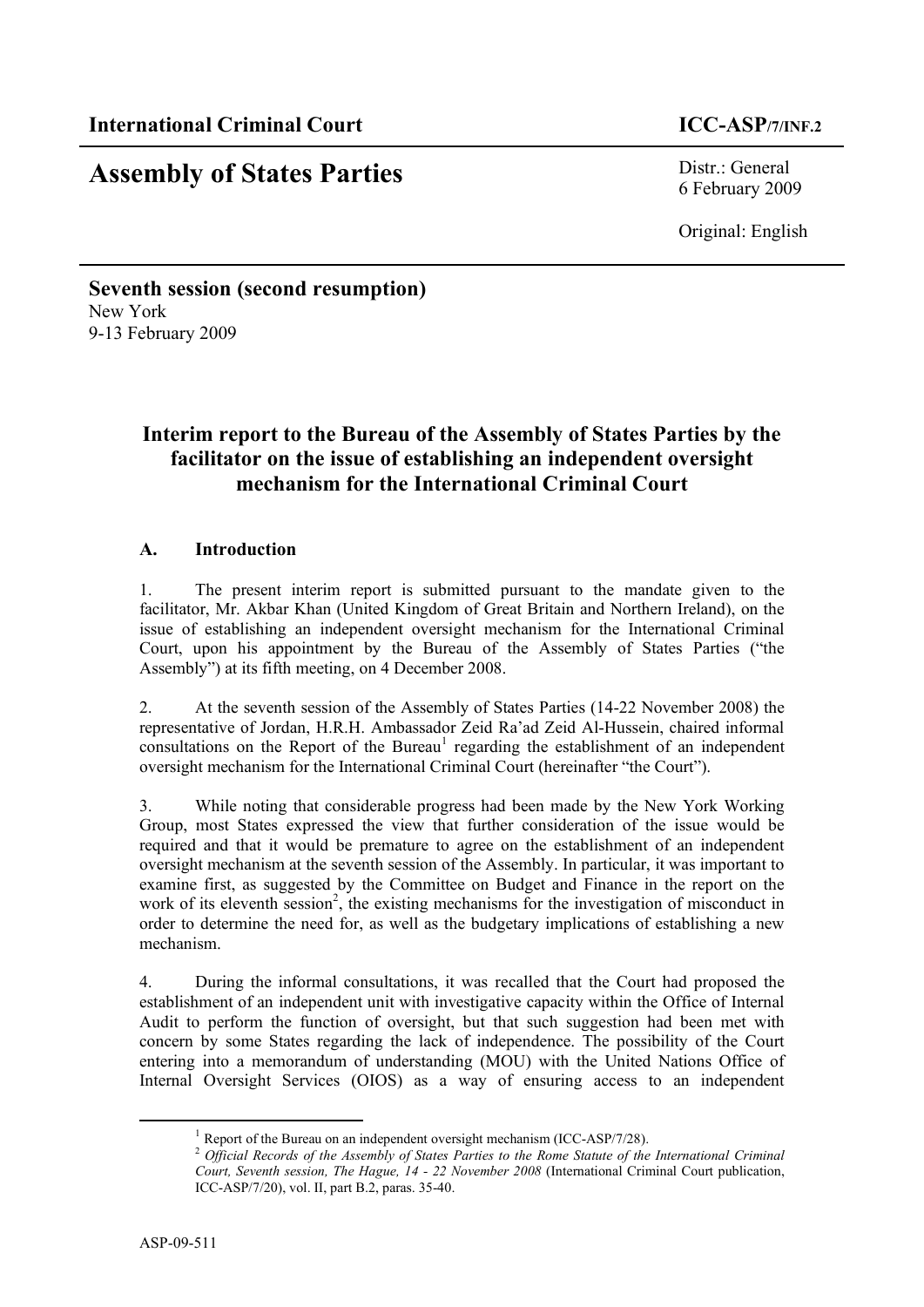investigative capacity with minimum budgetary outlay for the Assembly was also raised during the informal consultations. In response, the Court stated that OIOS had indicated that it would not be a position to include the Court in its activities due to its current workload, but that it would be willing to provide guidance and assistance in the consideration of the issue.

5. While noting that the New York Working Group had exhausted its discussions, it was recalled that The Hague Working Group had already been mandated by the Bureau to continue discussions<sup>3</sup>. In order to prepare for a decision to be taken (sooner rather than later) at the resumption of the seventh session, The Hague Working Group would hold consultations, in particular, on recommendation 2 of the Report of the Bureau<sup>4</sup> and the recommendations contained in the report of the Committee on Budget and Finance on the work of its eleventh session.<sup>5</sup> In consultation with the Court, the Working Group would determine the estimated budgetary implications of setting up an independent oversight mechanism. The Committee on Budget and Finance could then address the issue at its April 2009 session, allowing for the budgetary implications to be included in the proposed programme budget for 2010. It was further suggested that the Court consult with the OIOS and report, inter alia, on the manner in which the OIOS could assist and provide guidance.

6. At the first and second meetings of The Hague Working Group, held on 8 and 27 January 2009, respectively, the facilitator conducted discussions in accordance with his submitted discussion papers. In addition, some discussions on the issue were held outside of the Working Group between the facilitator and Court officials.

## **B. Approaching the issue of establishing an independent oversight mechanism**

7. In approaching the issue of establishing an independent oversight mechanism the underlying approach taken by the facilitator and the Working Group has been to consider and develop the issue within the parameters of the earlier views expressed by the States Parties at paragraph 20 of the Bureau's report, namely, *"States Parties stressed the need for a light oversight mechanism that corresponds to the needs of the Court and does not significantly increase its financial burden".* In this context the Working Group has engaged in discussions with the Court aimed at ensuring that progress can be made to meet the mandate provided by the Assembly and that a decision can be taken on the most comprehensive and complete information available on the subject matter. In this regard substantive discussions have focused on the following clusters of questions:

<sup>&</sup>lt;sup>3</sup> Agenda and decisions, Eleventh meeting of the Bureau, held on 9 September 2008.<br><sup>4</sup> Recommendation 2 of the Report of the Bureau on an independent oversight mechanism (ICC-ASP/7/28) states: "It is recommended that the decision to establish the oversight mechanism incorporate a decision to recruit two oversight mechanism staff. These will begin work six months before the oversight mechanism becomes officially operational so as to chart all its functions, regulations, procedures and submit them to the Assembly. For this reason, it is important that an experienced and supremely well-qualified oversight mechanism director with a strong background in investigations is recruited. The recruitment process, including the hiring authority, position level, and length and renewability of contract must be decided by the Assembly. After this initial phase, the oversight mechanism may submit, after it has been operational for at least one year, a request to the Assembly for additional posts as appropriate and in proportion to its workload".<br><sup>5</sup> Official Records of the Assembly of States Parties to the Rome Statute of the International Criminal

*Court, Seventh session, The Hague, 14 - 22 November 2008* (International Criminal Court publication, ICC-ASP/7/20), vol. II, part B.2, paras. 35-40.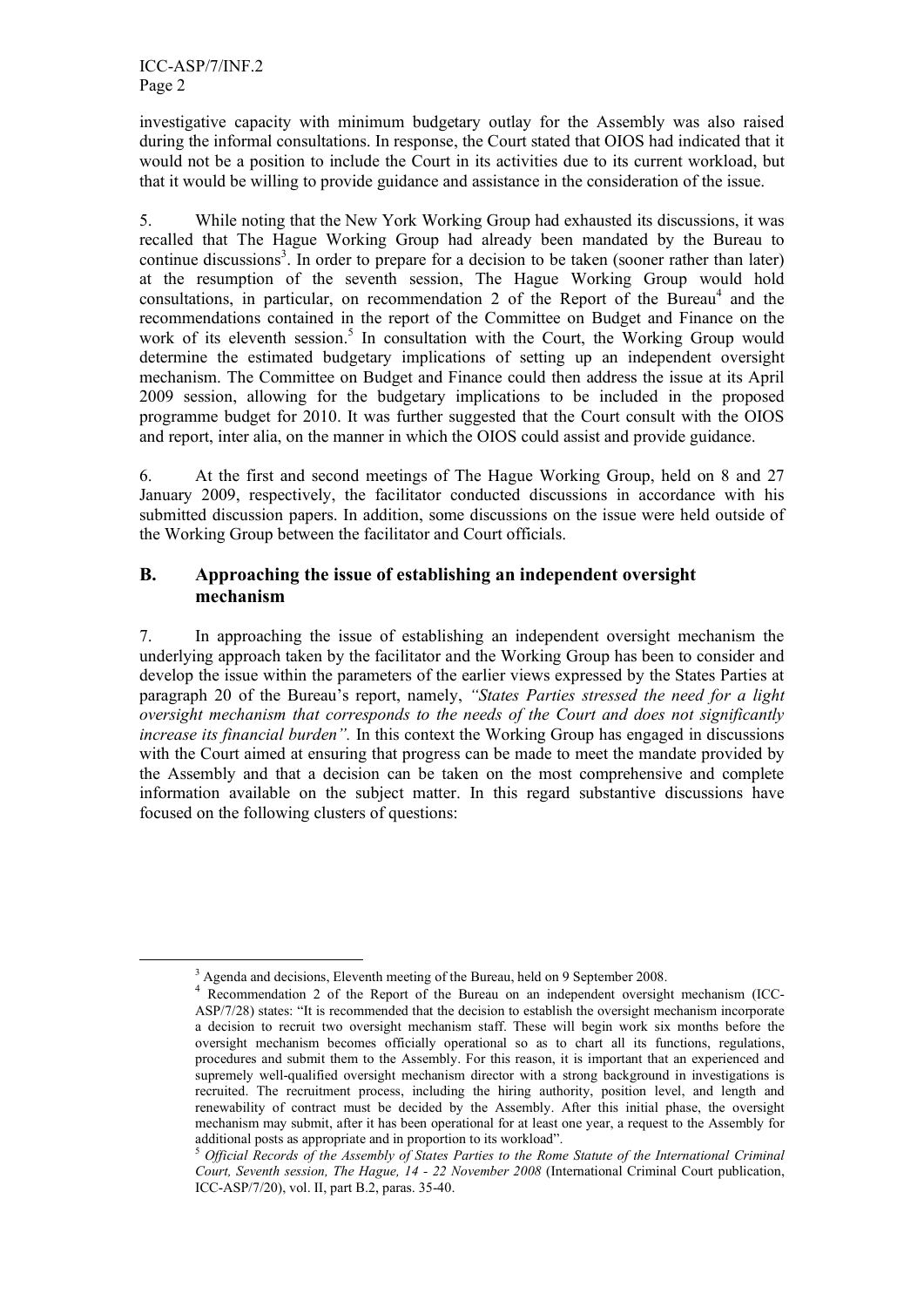#### *Cluster 1 Nature and scope of an independent oversight mechanism*

- (a) Explanation by the Court of the existing legal framework and structural mechanisms for investigating and addressing misconduct of Court staff and elected officials, together, with the identification of any gaps or inadequacies that should be addressed through the creation of an independent oversight mechanism;
- (b) Explanation by the Court of the frequency and nature of allegations of misconduct against Court officials since the Court's establishment in 2002 and how these allegations have been addressed to date and how they would be addressed differently in the future if a dedicated investigative team is created in the Office of Internal Audit;
- (c) What is the legal basis for creation of an independent oversight mechanism?
- (d) Which staff (Court staff, elected officials, contractors) should be covered by the scope of an independent oversight mechanism?
- (e) What categories of misconduct (i.e. disciplinary and/or criminal) should be covered by the independent oversight mechanism?

#### *Cluster 2. Independence and oversight of an independent oversight mechanism*

- (a) How would the creation of a dedicated investigative function in the Office of Internal Audit be able to demonstrate the objective requirements of being "operationally independent" and being seen as "independent" from the Court?
- (b) Can an "independent oversight mechanism" be established through the Court entering into an memorandum of understanding with the United Nations Office for Internal Oversight Services or some other international judicial/investigative body that would allow the Court to use professional and independent investigators at a much lower cost than attempting to create a new mechanism for the Court which would have the disadvantage of needing to be financially supported and staffed even when there are no ongoing investigations?
- (c) What further steps (i.e. terms of reference, selection of staff, reporting lines) can be taken to ensure the operational independence of the independent oversight mechanism?

### *Budgetary implications*

- (a) What are the budgetary implications of:
	- i) Recommendation 2 of the Report of the Bureau and
	- ii)The Court's alternative proposal to create an investigative capacity in the Office of Internal Audit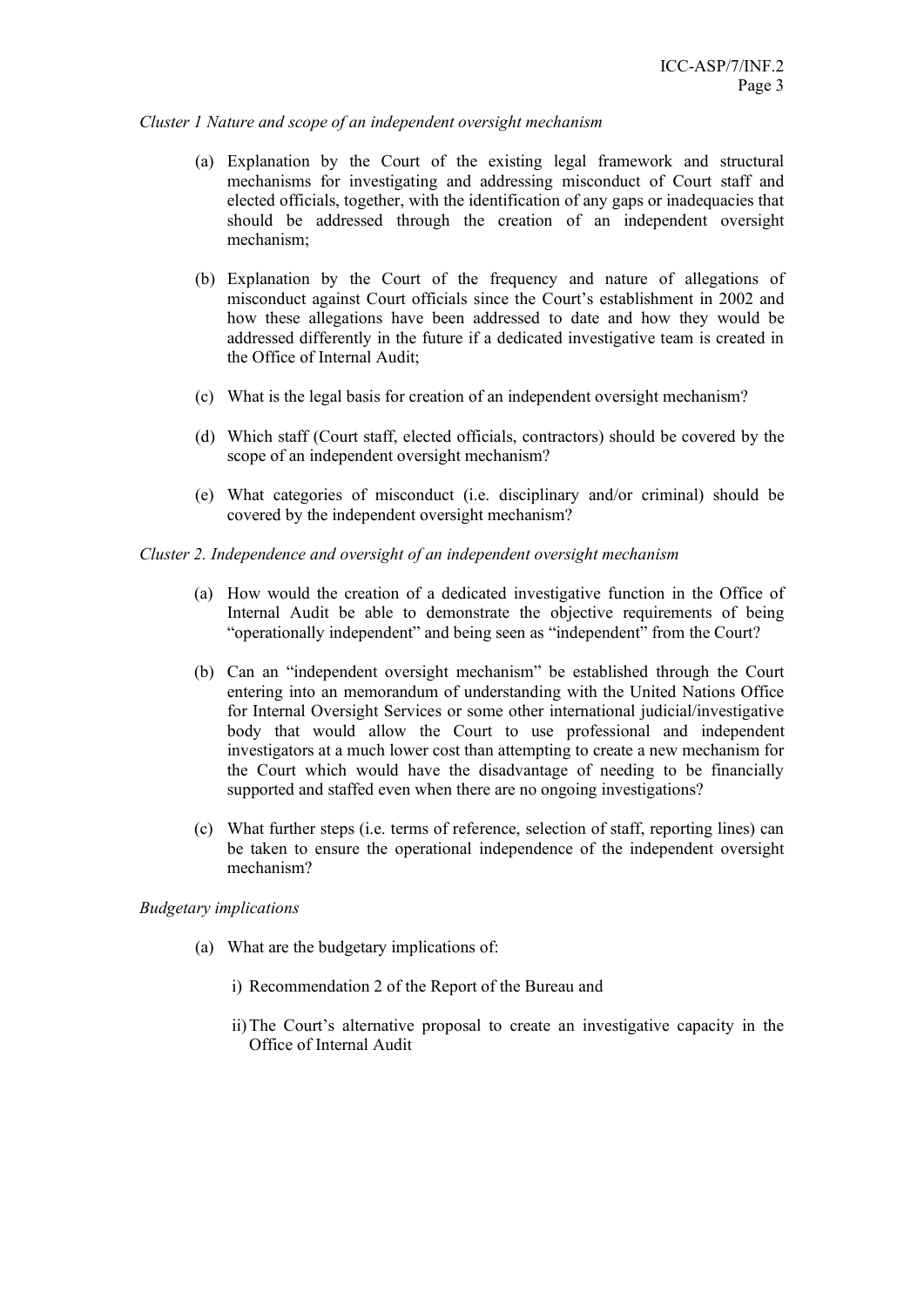## **C. Organization of work**

8. In accordance with a request made by the President of the Assembly of States Parties at its seventh session the Bureau is required to submit proposals to the second resumption of the seventh session of the Assembly of States on the issue of establishing an independent oversight mechanism. This interim report prepared by the facilitator sets out the progress made by the Working Group together with its findings to date and recommendations to the second resumption of the seventh session of the Assembly.

## **D. Tentative views of The Hague Working Group**

### *Nature and scope of an independent oversight mechanism*

9. As regards the nature and scope of an independent oversight mechanism the Working Group heard views from the Court in line with its two papers dated 15 July 2008 (Court's non-paper on the Independent Oversight Mechanism) and 7 January 2009 (Discussion outline of the Court on an Independent Oversight Mechanism), respectively.

10. In considering the Bureau's report on an independent oversight mechanism and the Court's proposals the Working Group expressed a preference for a "lighter" mechanism than the structure proposed by the Bureau and suggested that a balance be struck between the Bureau proposal and the very "light" Court proposal by taking relevant elements from both and crafting a middle ground which would respond proportionately to both the needs of the Court and the States Parties. In this regard the facilitator indicated that it was the role of the Assembly to establish an independent oversight mechanism according to the structure it deemed most appropriate.

11. There was agreement on the merit of establishing an enhanced professional investigative capacity situated within the Court's existing internal disciplinary structures, since investigations conducted by staff members not professionally trained for this function could compromise the legitimacy of the process, especially given that their recommendations could lead to summary dismissals. The point was made, however, that this structure would not entirely meet the requirements of article 112, paragraph 4, of the Rome Statute, since its sole focus was the Court's investigative capacity, rather than oversight. It was therefore proposed that the mandate should also involve an oversight function, and that the mechanism could evolve at a later stage to include evaluation and investigation.

12. A strong preference was expressed for a lean, cost-effective mechanism which could be expanded on a needs basis. In this context, it was suggested that a more careful study be explored in respect of the option of outsourcing the investigative function, such as to OIOS or another similar body, as a lighter, least costly option than the Bureau proposal. The States Parties present at the informal consultations held on this issue at the seventh session of the Assembly had initially been informed by the Court that due to the high demand on the services of OIOS it was unlikely it could assist the Court through the establishment of a memorandum of understanding. However, the Working Group was subsequently presented with additional reasons such as the high cost and the need for the Court to develop its own capacity rather than relying on the United Nations as the principal basis for not pursuing this option. Notwithstanding these apparently contradictory reasons advanced by the Court, the Working Group thought it desirable to re-examine this option in greater detail.

13. On the question of the jurisdiction of the Court in instances where an investigation led to a finding of criminal conduct, the Working Group noted that the Court would have no jurisdiction and that it would be necessary to establish a mechanism to ensure cooperation by the Court with the State of nationality of the staff member concerned.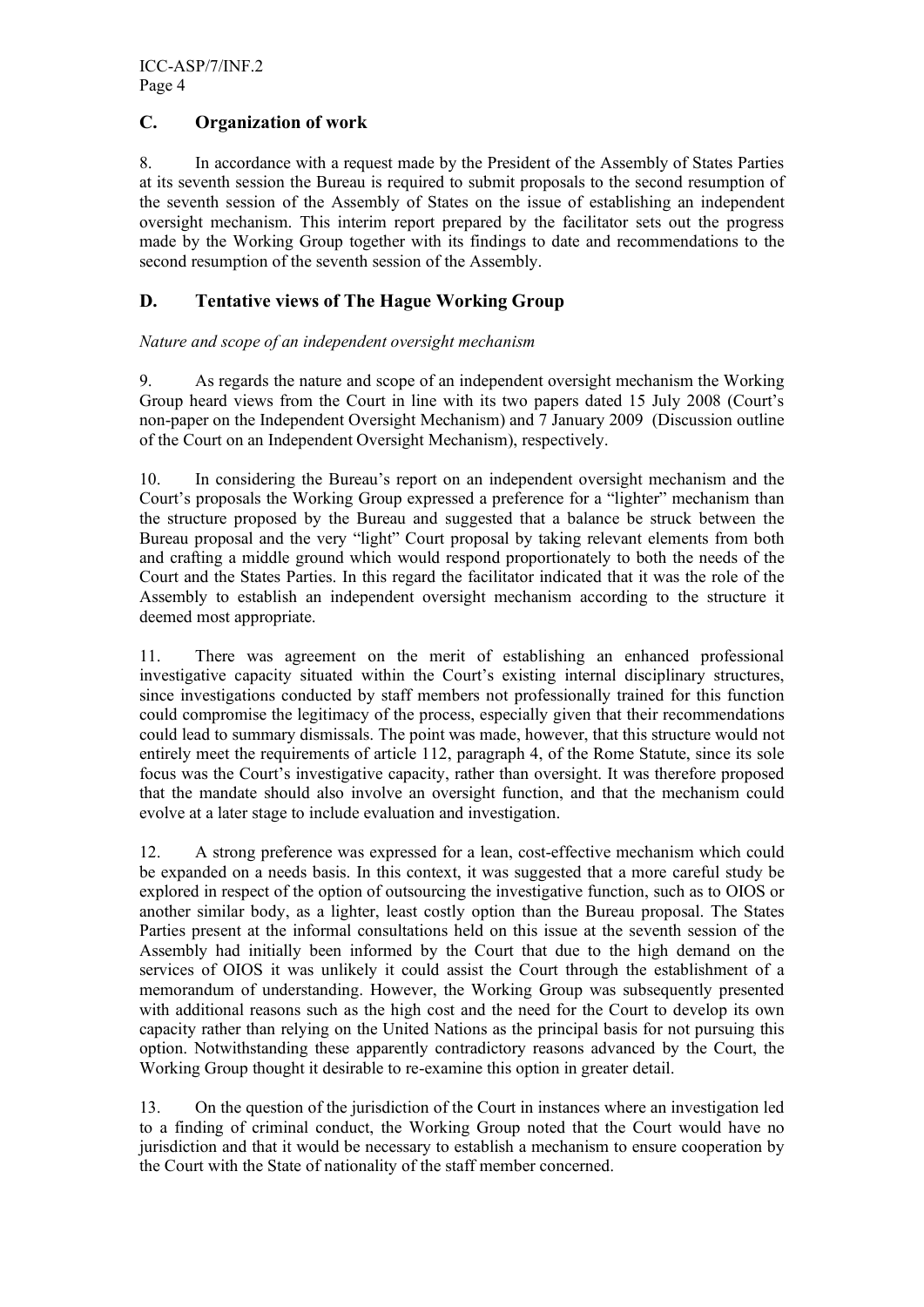14. As regards the staff to be covered by an independent oversight mechanism, there was broad support that it should apply to staff members and elected officials, but divergent views were expressed on whether it should extend to contractors. In this regard, it was suggested that contractors could be covered by a code of conduct or a manual of best practices, but it was noted such a code of conduct had not yet been established by the Court. On the other hand, attention was drawn to the potential effect that the exclusion of contractors could have with respect to undermining the authority of the Court, since this category of persons also operated on behalf of the Court.

## *Independence and oversight of an independent oversight mechanism*

15. There was wide agreement that the oversight mechanism should be operationally independent and seen to be independent. The importance of public perception as well as internal staff confidence in having a truly independent disciplinary process, coupled with the need to protect the image of the Court were highlighted as critical features of the oversight function.

16. It was proposed that the independence of the oversight mechanism could be safeguarded through, for example, establishing its terms of reference, with reporting lines to the Assembly via the Bureau, conferring *propio motu* powers upon the investigator and ensuring the participation of the Assembly in the recruitment of the investigator. The latter would avoid the selection by the Court of both the Disciplinary Appeals Board and the investigator, and would lead to greater transparency and confidence in the mechanism. In this regard, the point was made that the perception of independence would be difficult if the investigation was undertaken by the Court itself.

17. The proposal was made that a reporting requirement to the Bureau be instituted, which would be consistent with the oversight nature of the mechanism and ensure its establishment as a subsidiary body of the Assembly, as envisaged by article 112, paragraph 4, of the Rome Statute.

18. As regards the location of the independent oversight mechanism, it was proposed that it be situated within an existing office whose independence had already been established, such as the Office of Internal Audit or the Secretariat of the Assembly of States Parties. It could be either co-located within one of these offices, or it could take the form of an individual professional investigator located within the Office of Internal Audit. The Working Group was of the view that the overriding consideration was the independence of the mechanism, not its location.

## **E. Conclusions**

19. The Working Group met on two occasions pursuant to the mandate conferred by the Bureau. Although significant progress has been made on this issue, in terms of reaching a broad consensus on the nature and scope of a possible independent oversight mechanism, together with proposals on how to safeguard its independence, further deliberation is needed to refine and flesh out the areas of tentative agreement, to consult with interested civil society stakeholders and to consider the programme budgetary implications of the final recommendations to be made to the Assembly. Accordingly, the facilitator invites the Assembly to take note of the significant progress that has occurred and to extend the mandate of the Bureau to continue its consideration of the issue with a view to presenting a full report to the eighth session of the Assembly scheduled to take place in November 2009.